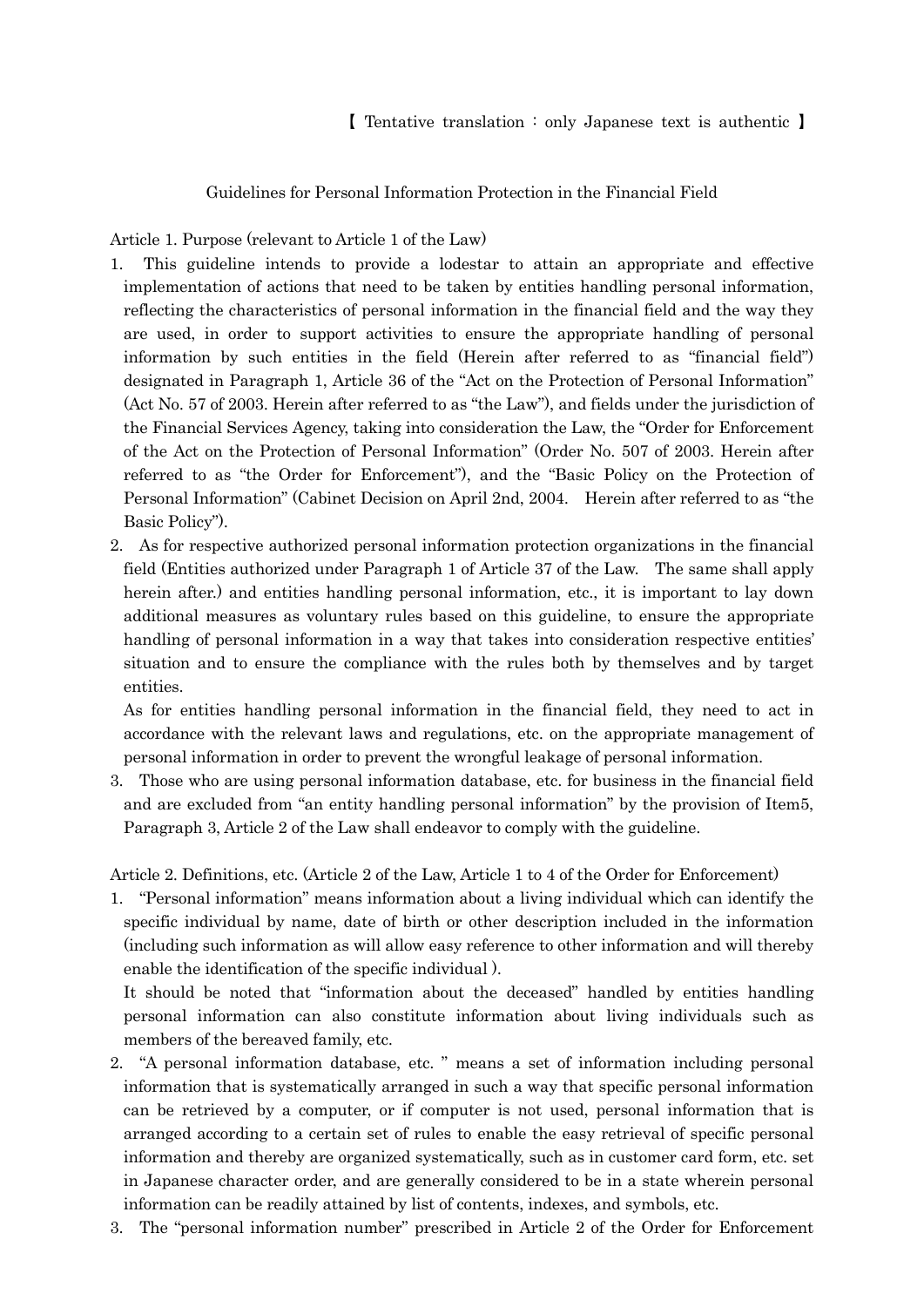shall be determined by "the specific number of individuals identified by the personal information which constitutes the personal information database for the business". Even if the database is managed by others, if the database is used for business, the number of specific individuals that form the personal information database shall also be included in the "number of individuals".

- 4. "Personal data" means personal information constituting a personal information database, etc. This includes information that has been downloaded from personal information database, etc. to recording medium and information that has been printed out (or copies of the printout).
- 5. "Retained personal data" means such personal data over which an entity handling personal information has the authority to disclose, to correct, add or delete the content, to suspend its use, to erase, and to suspend its provision to third parties, excluding the data which will be harming public or other interests if its presence or absence is known and the data which will be erased within a period of no longer than six months (excluding revision of data).

"Data which will be harming public or other interests if its presence or absence is known" consists of any data that falls under any of the following items.

- ① Data that is likely to pose a threat to the life, body, or property of the party or the third party if its presence or absence is known.
- ② Data that is likely to aid or trigger unlawful or unjust acts if its presence or absence is known.

(e.g.) In cases in which an entity handling personal information holds personal data of a concerned group to prevent damage caused by unjust claim from the so called corporate racketeer.

- ③ Data that is likely to endanger national security, damage mutual trust relationship with other countries or international organization, or cause disadvantage in the course of negotiation with other countries or international organization if its presence or absence is known.
- ④ Data that is likely to impede the maintenance of public safety and order such as prevention, suppression or investigation of crime if its presence or absence is known. (e.g.) In cases in which an entity receives an investigation related inquiry from the police

and holds personal data of the suspect in the course of answering the inquiry. 6. " Personal credit data institution" refers to an institution whose business is to provide information on personal debt-paying ability to entities handling personal information that

engage in credit business and collect information on personal debt-paying ability. 7. As prescribed in the respective preceding paragraphs, unless stated otherwise, the terms in this guideline is in conformity with the definition of the Law and the Order for Enforcement.

Article 3. Specification of the Purpose of Use (relevant to Article 15 of the Law)

1. Entities handling personal information in the financial field shall comply with Article 15 of the Law and shall specify the Purpose of Use as much as possible so as to enable the person to reasonably guess what type of business the personal information will be used for and the purpose of its use.

Specifically, an abstract Purpose of Use such as "(the information) will be used in a purpose required by our company" shall not be considered as sufficiently specific "Purpose of Use". It is desirable to specify the Purpose of Use after presenting the financial instruments or services that will be provided, the following can be considered as examples.

## (Examples)

・ Cases in which our company accepts deposits.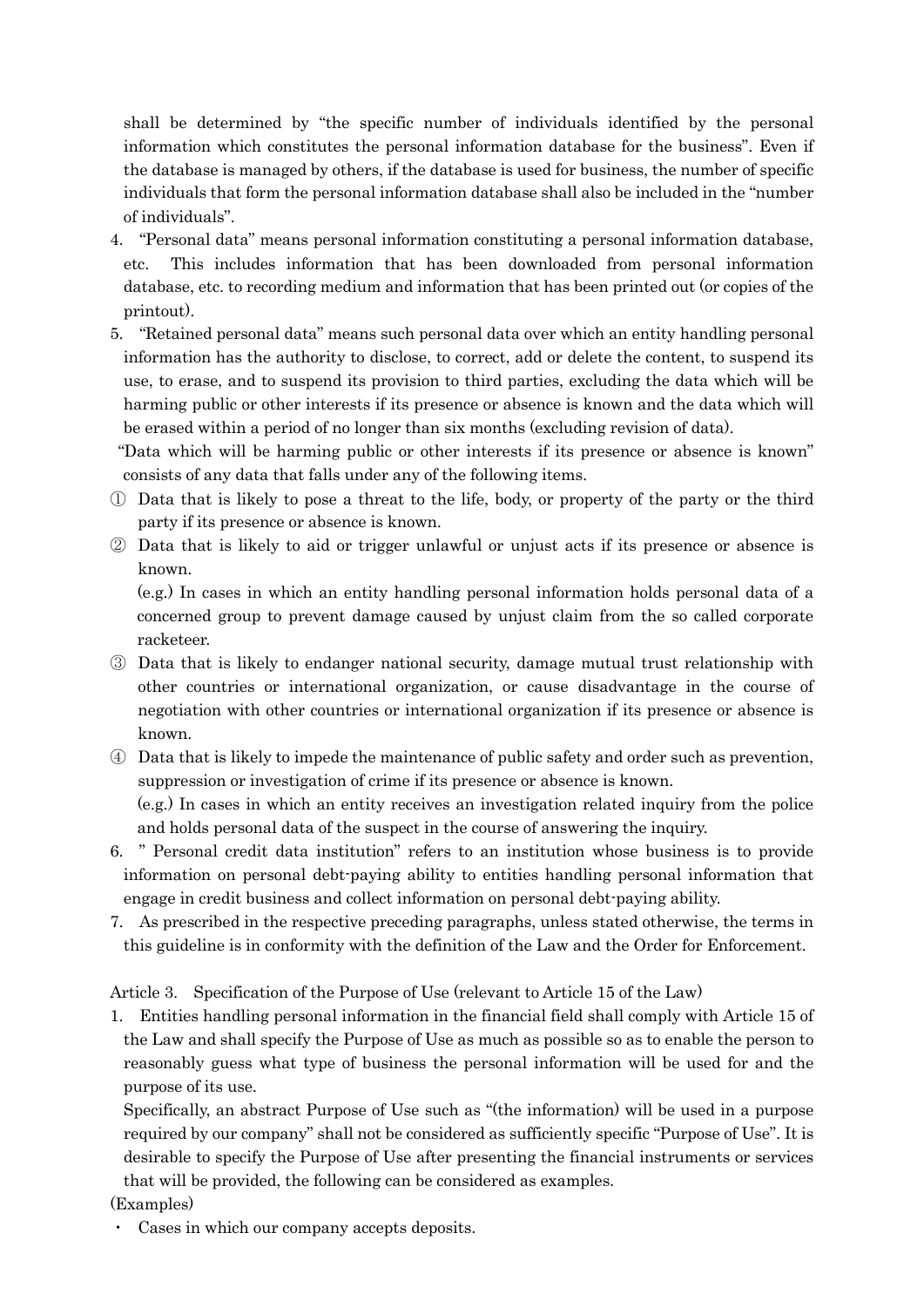- ・ Cases in which our company makes decision regarding credit extension, and credit exposure management.
- ・ Cases in which our company underwrites insurance, and cases in which it pays insurance money and insurance benefits.
- ・ Cases in which we conduct sales and soliciting activities for our services and financial instruments provided by our company or our affiliate company or our business partner.
- ・ Cases in which our company, or affiliated company or our business partner, offers subscription of insurance.
- ・ Cases in which we conduct market research and research and development of financial instruments and services within our company.
- ・ Cases in which we check the qualification for purchasing specific financial instruments and services
- 2. In the case in which the Purpose of Use for specific personal information is limited by laws and regulations, an entity handling personal information in the financial field shall clearly indicate so.
- 3. In the case in which an entity handling personal information in the financial field acquires personal information in the course of conducting credit business, the entity shall need to acquire the person's consent regarding the Purpose of Use, and the provision on the Purpose of Use in the contract, etc. shall be printed clearly apart from other provisions in the contract. In this case, the entity should not exploit its advantageous business position and force the person to agree with the Purpose of Use that allows using personal information attained in the course of conducting credit business for other business than credit extension such as sending direct mails for financial instruments as a condition of credit extension. The person can reject the Purpose of Use pertaining to sending of direct mails.
- 4. In the case where an entity handling personal information in financial field provides personal information to personal credit data institution in the course of conducting credit business, the entity will state this clearly in the Purpose of Use. Furthermore, the entity needs to acquire the consent of the person on clearly stated Purpose of Use.

### Article 4 Regarding the Format of Consent (relevant to Article 16 and 23 of the Law)

When acquiring the consent of the person prescribed in Article 16 and 23 of the Law, entities handling personal information in the financial field shall, in principle, do so by document (including a record made by an electronic method, a magnetic method, or any other method not recognizable to human senses. Hereinafter this applies).. If an entity is using a previously prepared document for consent, it is desirable for the provisions on handling of personal information to be clearly distinguished from other provisions and ensure that the person understands the provision on handling of personal information by changing the size of letters and expression of sentences, etc.. Or, it is desirable to confirm by method that clearly reflects the person's intent, such as by setting a check box in the previously prepared document for consent that needs to be ticked by the person etc.

Article 5 Restriction by the Purpose of Use (relevant to Article 16 of the Law)

- 1. According to Article 16 of the Law, an entity handling personal information in financial field must not handle personal information about a person, without obtaining the prior consent of the person, beyond the scope necessary for the achievement of the Purpose of Use specified under Article 15 of the Law.
- 2. When an entity handling personal information in financial field has acquired personal information as a result of taking over the business of another entity handling personal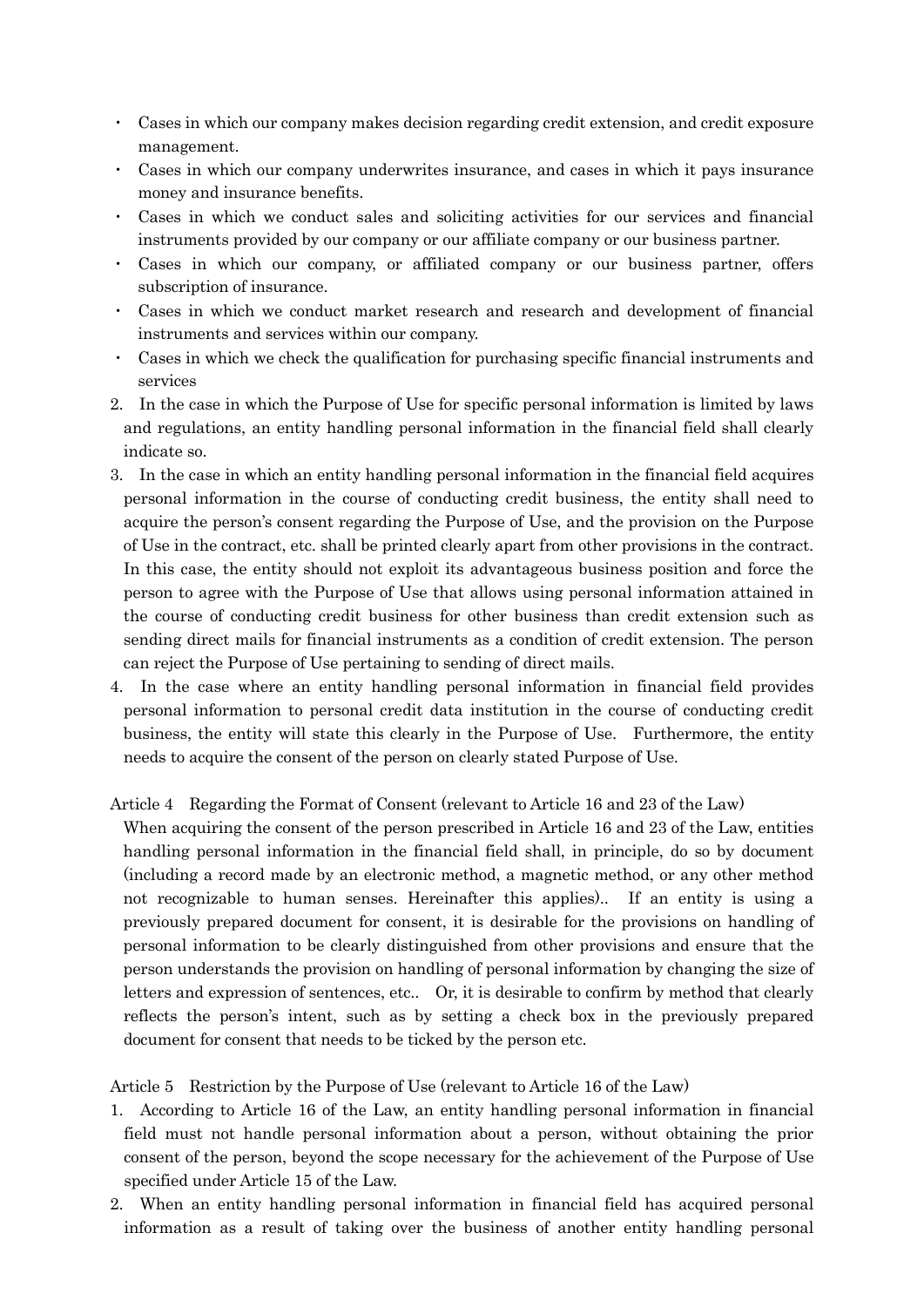information in a merger or otherwise, the acquiring entity must not handle the personal information concerned, without obtaining the prior consent of the persons, beyond the scope necessary for the achievement of the Purpose of Use of the personal information concerned before the take-over.

3. The provisions of the preceding two paragraphs shall not apply to the following cases:

① Cases in which the handling of personal information is based on laws

# (Examples)

- ・ Cases in which tax authorities conduct an interrogative inspection pursuant to Paragraph 1, Article 234, Income Tax Law (Act No.33 of 1965) and crime cases in which accepting voluntary investigations conducted by revenue official or revenue agent pursuant to Article 1, National Tax Crime Control Law (Act No.67 of 1900)
- ・ Cases in which answering inquiries relevant to investigation based on Article 197, Code of Criminal Procedure (Act No.131 of 1948)
- ・ Cases in which reporting suspicious transaction pursuant to Paragraph 1, Article 9, Act on Prevention of Transfer of Criminal Proceeds (Act No. 22 of 2007)
- ② Cases in which the handling of personal information is necessary for the protection of the life, body, or property of an individual and in which it is difficult to obtain the consent of the person.

### (Example)

- ・ Cases in which collecting information on illegal activities committed by the so- called corporate racketeer or gangsters.
- ③ Cases in which the handling of personal information is specially necessary for improving public hygiene or promoting the sound growth of children and in which it is difficult to obtain the consent of the person.

### (Example)

- ・ Cases in which exchanging information for the purpose of research, etc. on prevention and curing of diseases
- ④ Cases in which the handling of personal information is necessary for cooperating with a state institution, a local public body, or an individual or entity entrusted by one in executing the operations prescribed by laws and in which obtaining the consent of the person might impede the execution of the operations concerned

## (Example)

・ Cases in which accepting voluntary investigations conducted by tax authorities for the purpose of realizing fair taxation, rather than investigations based on individual interrogative inspection rights.

## Article 6 Regarding Sensitive Information

- 1. An entity handling personal information in the financial field shall not acquire, use, or provide to third party, information on political views, religion (meaning thoughts and creed), participation in union activities, race, family origin and registered domicile, health care, sex life and past criminal records (hereinafter referred to as "sensitive information") other than the cases listed below.
- ① Cases in which the provision of personal data is based on laws, etc.
- ② Cases in which the provision of personal data is necessary for the protection of the life, body, or property of an individual
- ③ Cases in which the provision of personal data is specially necessary for improving public hygiene or promoting the sound growth of children
- ④ Cases in which the provision of personal data is necessary for cooperating with state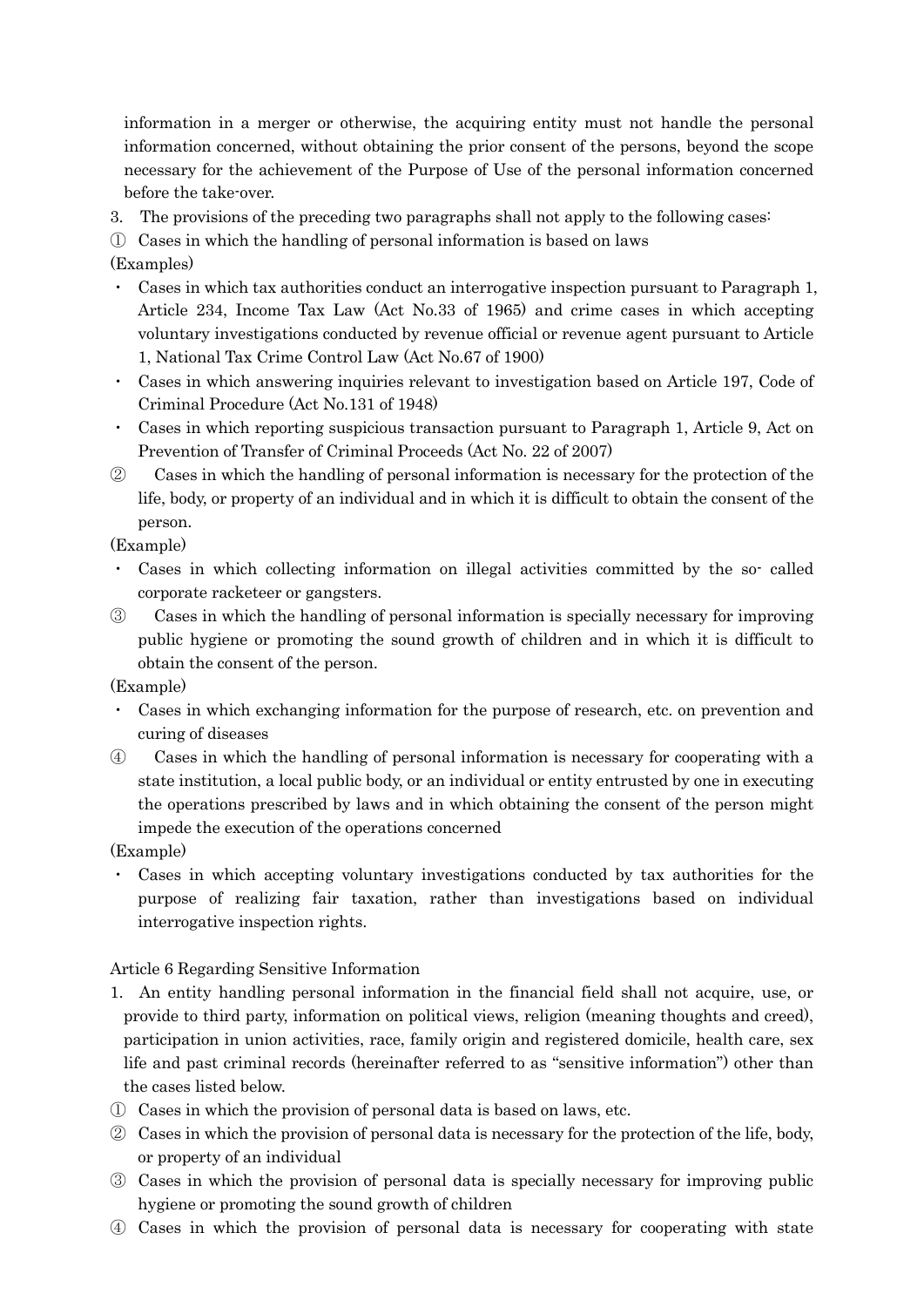institution, a local public body, or an individual entity entrusted by one in executing the operations prescribed by laws.

- ⑤ Cases in which acquiring, using, and providing sensitive information to a third party within the purview of political or religious groups or labor unions affiliated to the employee within the range necessary for the execution of administrative procedures for tax collection at source, etc. is necessary.
- ⑥ Cases in which acquiring, using, and providing sensitive information to a third party within the range necessary for the execution of the transfer of rights and obligations arising from inheritance procedures is necessary.
- $\sigma$  Cases in which acquiring, using, and providing sensitive information to a third party within the range necessary for the execution of business operation based on the consent of the person, in order to secure an appropriate conduct of business operation in insurance and other financial field businesses, is necessary.
- ⑧ Cases in which the use of biometrical information, falling under the category of sensitive information for personal identification and based on the person's consent, is necessary.
- 2. An entity handling personal information in the financial field shall handle the information with great caution when acquiring, using or providing sensitive information on the grounds prescribed in the respective items of the previous paragraph to the third party, not to acquire, use or provide the information in a manner that does not comply with the grounds prescribed in the respective items.

#### Article 7 Proper Acquisition (relevant to Article 17 of the Law)

1. An entity handling personal information in the financial field must act in accordance with Article 17 of the Law and must not acquire personal information by a fraudulent or other dishonest means. When an entity acquires personal information from a third party, it should not unjustly infringe the person's interest, and the entity should not acquire personal information from a third party knowing that the personal information has been leaked from the party who conducted unjust actions such as wrongful acquisition of personal information.

Article 8 Notice of the Purpose of Use at the Time of Acquisition, etc. (relevant to Article 18 of the Law)

1. According to Paragraph 1, Article 18 of the Law, it is stated that, when having acquired personal information, an entity handling personal information must, except in cases in which the Purpose of Use has already been publicly announced, promptly notify the person of the Purpose of Use or publicly announce the Purpose of Use.

As for the method of "notification", in principle an entity handling personal information in financial filed should do so in writing.

As for the method of making "public announcements," an entity handling personal information in the financial field must do so according to its business' manner of conducting product sales, etc. and in an appropriate manner such as releasing the information on its home page, or posting the document at the counter of its office, or making the document readily available at the counter, etc.

2. According to Paragraph 2, Article 18 of the Law, notwithstanding the provision of the preceding paragraph in the Law, when an entity handling personal information acquires such personal information on a person as is written in an agreement or other document as a result of concluding an agreement with the person, the entity must expressly show the Purpose of Use in advance. In the credit business, it is desirable for the entity handling personal information in the financial field to gain the consent of the person regarding the Purpose of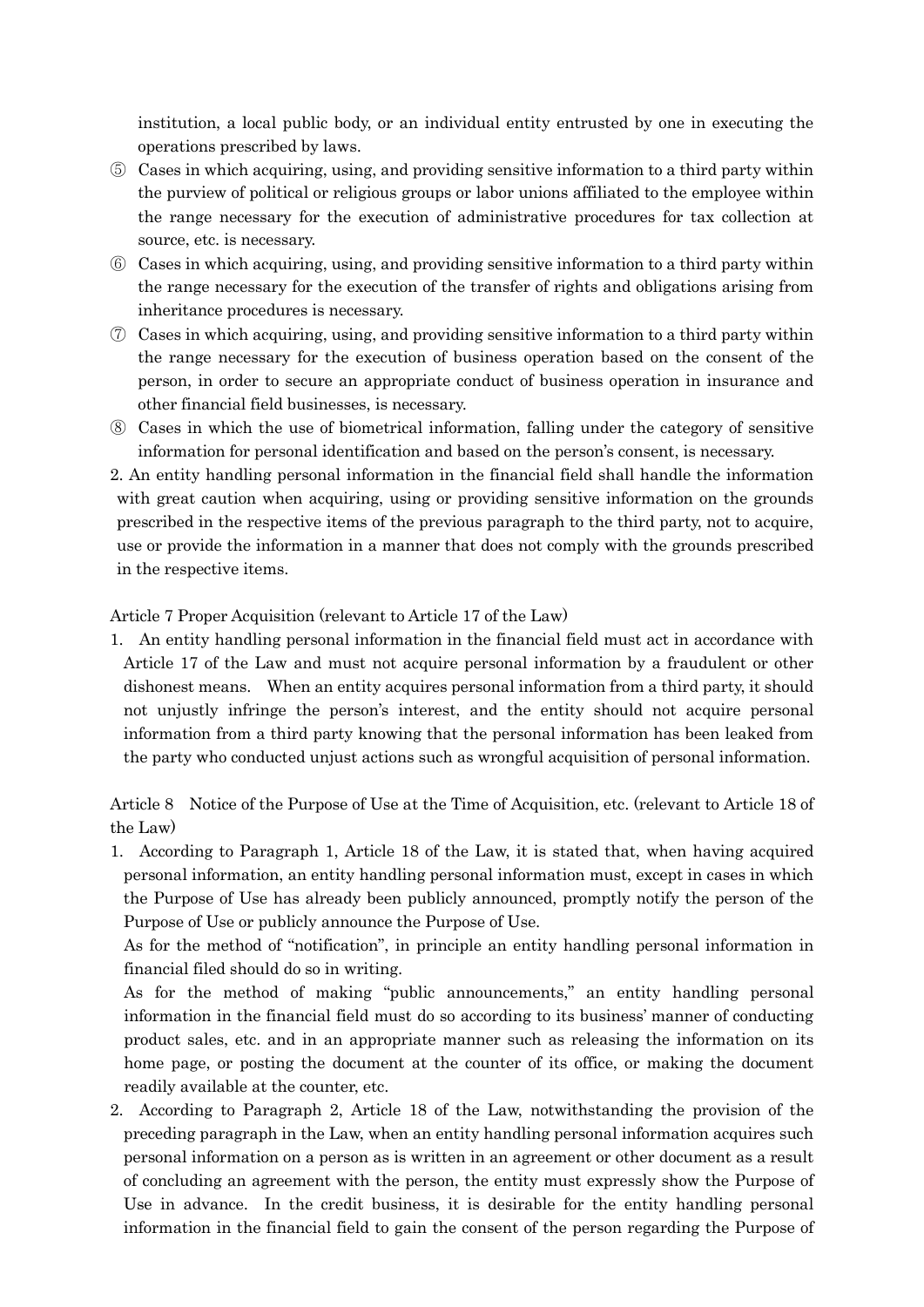Use by setting a check box in the document that clearly indicates the Purpose of Use.

Also, in the credit business, when gaining consent regarding the Purpose of Use at the time of offer, this personal information which has gained the person's consent at the time of offer, does not need to be "notified or publicly announced" pursuant to Paragraph 1, Article 18 of the Law. However, as for information acquired after this, the notification and public announcement of the Purpose of Use is necessary unless the Purpose of Use has been publicly released in advance.

3. According to Item 4, Paragraph 4, Article 18 of the Law, in cases when "it is considered that the Purpose of Use is clear in consideration of the circumstances of the acquisition", notification, public announcement or clear indication are excluded from the application.

An example of cases wherein "it is considered that the Purpose of Use is clear in consideration of the circumstances of the acquisition" is in a case wherein documents have been requested by phone, etc. and information provided by the requestor regarding his or her name and address is used only for the purpose of sending the requested documents.

Article 9 Maintenance of the Accuracy of Data (relevant to Article 19 of the Law)

In accordance with Article 19 of the Law, an entity handling personal information in the financial field must endeavor to maintain personal data accurate and up to date within the scope necessary for the achievement of the Purpose of Use.

Thus, entities must determine the retention period of the retained personal data according to their Purpose of Use such as fixing the retention period for personal information for depositors or insurance contractors will be within a certain period after the expiry of the contract, etc. Personal data will be deleted following this period.

However, this shall not apply to cases in which retention period is otherwise provided by other laws and regulations, etc.

Article 10 Security Control Measures (relevant to Article 20 of the Law and the Basic Policy)

- 1. An entity handling personal information in the financial field must take necessary and suitable measures on development of implementation structure pertaining to security control measures and basic guidelines and development of rules pertaining to security control measures, for the prevention of leakage, loss, or damage, and for other control of security of the personal data that it handles. The necessary and appropriate measures must include "Institutional Security Control Measures," "Human Security Control Measures," "Technological Security Control Measures" which are laid out according to the respective levels of acquisition, usage and retention of personal data.
- 2. "Institutional Security Control Measures" in this article refer to framework development and implementation measures for entities handling personal information such as clearly stating the responsibility and powers of the employee concerned to ensure the control of security of the personal data (refer to Article 21 of the Law) and developing and implementing rules, etc. on security control and conducting inspection and audit of their performance status, etc.
- 3. "Human Security Control Measures" in this article mean supervising the employees to realize security control of personal data by concluding contract on non disclosure of personal data with employees and by educating and training employees.
- 4. "Technological Security Control Measures" in this article mean technological measures on security control of personal data, such as controlling access to personal data and information systems that handle personal data and monitoring information systems, etc.
- 5. As an undertaking to develop Basic Guidelines and Rules Pertaining to Security Control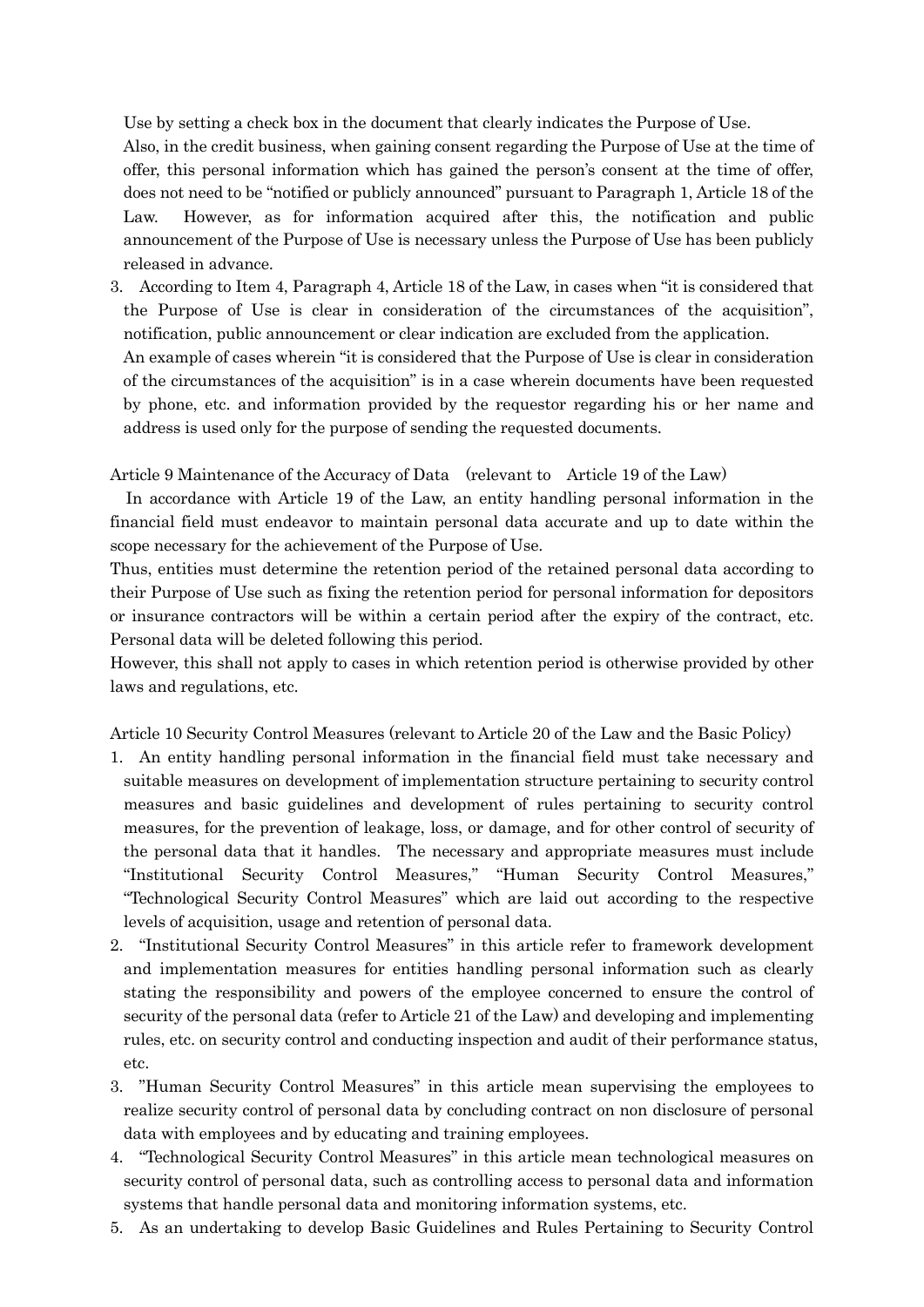Measures of Personal Data, an entity handling personal information in the financial field, must implement the "Institutional Security Control Measures" as listed below.

(Institutional Security Control Measures)

(1) Development of Rules, etc.

- ①Development of basic guidelines pertaining to security control measures for personal data
- ②Development of rules pertaining to security control measures for personal data
- ③Development of rules pertaining to inspection and audit for the handling situation for personal data
- ④Laying down rules pertaining to outsourcing
- (2) Rules pertaining to security control at respective control stages
	- ① Rules for acquiring and inputting stages
	- ② Rules for using and processing stages
	- ③ Rules for retention stage
	- ④ Rules for transferring and sending stages
	- ⑤ Rules for deleting and disposing stages
	- ⑥ Rules for responding to cases of information leakage
- 6. As an undertaking to develop implementation structures pertaining to security control measures of personal data, an entity handling personal data in the financial field, must implement the "Institutional Security Control Measures," "Human Security Control Measures," and "Technological Security Control Measures" as listed below.

(Institutional Security Control Measures)

- ① Assigning employees responsible for controlling personal data, etc.
- ② Developing security control measures in rules of employment, etc.
- ③ Operation complying with rules pertaining to security control measures for personal data
- ④ Developing measures to confirm the handling situation for personal data
- ⑤ Developing and implementing inspection and audit framework for the handling of personal data
- ⑥ Developing framework to respond to instances of leakage

(Human Security Control Measures)

- ① Concluding contracts on non disclosure of personal data with employees
- ② Clarifying employees' roles and responsibilities, etc.
- ③ Familiarizing, educating, training employees on security control measures
- ④ Confirming employees' compliance with personal data management procedures

(Technological Security Control Measures)

- ① Identifying and authenticating personal data users
- ② Controlling access and setting up management classifications for personal data
- ③ Managing access authority for personal data
- ④ Setting up preventative measures against leakage and damage to personal data
- ⑤ Recording and analyzing access to personal data
- ⑥ Recording and analyzing operational status of information systems handling personal data
- ⑦ Monitoring and auditing information system handling personal data

Article 11 Supervision of Employees (relevant to Article 21 of the Law and the Basic Policy)

1. Complying with Article 21 of the Law, an entity handling personal data in the financial field, must exercise the necessary and appropriate supervision over the employee and establish an appropriate internal management framework to ensure the control of security of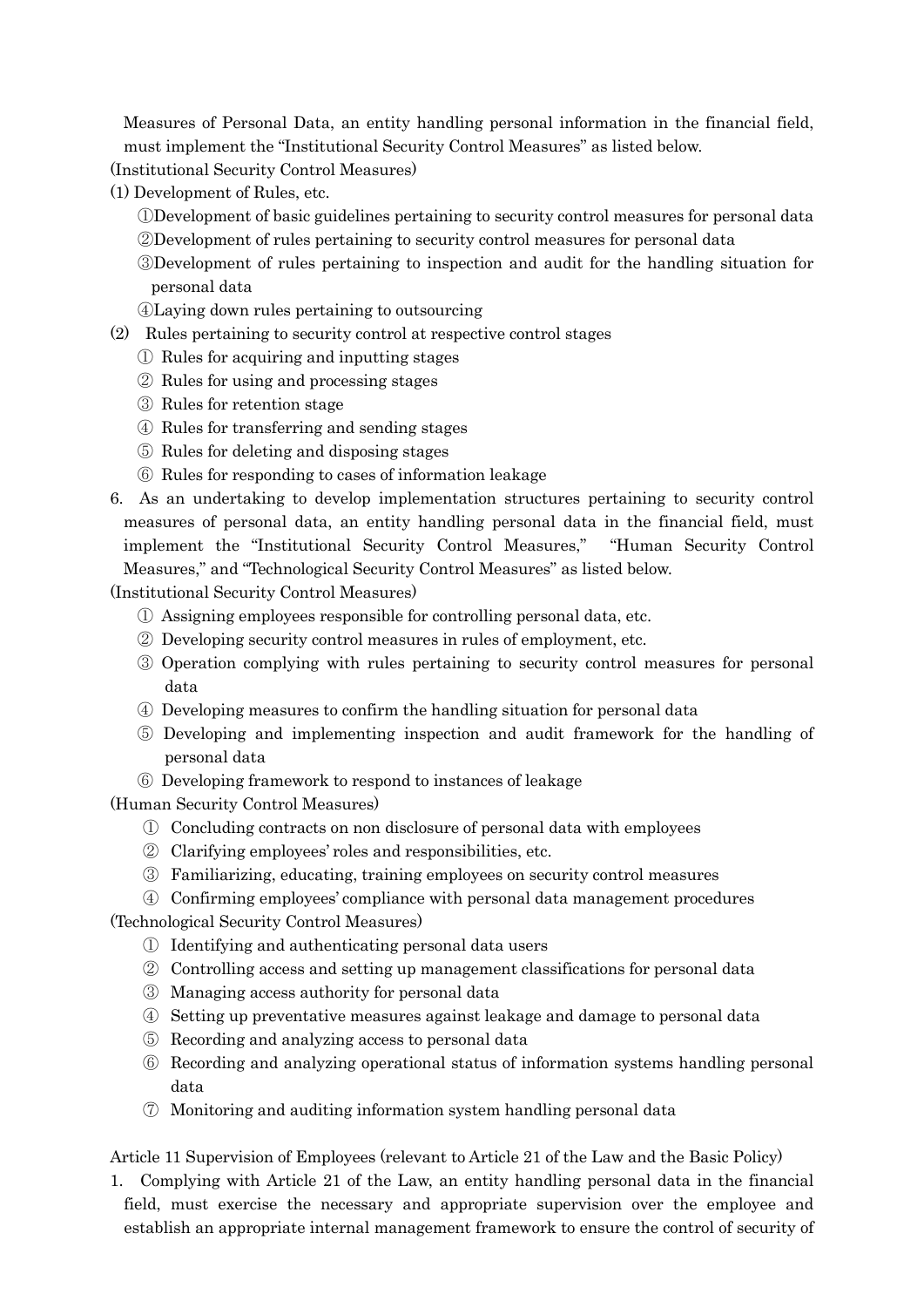the personal data.

- 2. "Employee" in this article refers to those who are under the direct or indirect supervision and command of an entity within the institution of the entity handling personal information and are engaged in the entity's operation. This includes not only those who are in employment relationships (permanent employee, contract employee, temporary employee, part-time worker, non-regular worker, etc.) but also those who are not in employment relationship with the entity (executive director, executive officer, director, inspector, dispatched member, etc.).
- 3. Entities handling personal information in the financial field must exercise necessary and appropriate supervision over the employee by establishing the following frameworks.
	- ① Conclude contracts at the time of employment that ensures the employee will not use or let the third party know personal data the employee may have acquired in the course of conducting its business or after the employee's resignation from the business for purposes other than those stated in the Purpose of Use.
	- ② Clarify the roles and responsibilities of the employees, familiarize employees with their control of security obligation, and conduct education and training by way of formulating rules pertaining to appropriate handling of personal data.
	- ③ Develop an inspection and auditory framework for personal data protection by employees and lay down a confirmation framework to check on their compliance with the items prescribed in the internal security control measures to prevent employees from taking out personal data.

Article 12 Supervision of Trustees (relevant to Article 22 of the Law and the Basic Policy)

- 1. When an entity handling personal information in the financial field entrusts an individual or entity with the handling of personal data in whole or in part, according to Article 22 of the Law, it must exercise necessary and appropriate supervision over the trustee to ensure the control of security of the entrusted personal data.
- 2. "Entrust" includes all contracts that specify the entity handling personal information in the financial field to outsource the whole or part of the handling of personal data to other entity or individual, regardless of the form or type of the contract.
- 3. Entities handling personal information in the financial field are required to select an entity or an individual who is recognized to handle personal data appropriately and to make sure that measures for control of security of personal data are put into practice at the entity or by the individual who has been entrusted with the handling of personal data. When the operation has been reallocated to two or more entities or individuals, the trustee must supervise whether the newly designated entity is conducting sufficient supervision.

Specifically, an entity handling personal information in the financial field is requested to:

- ① Include the formulation of basic guidelines and rules pertaining to development of institutional frameworks and security controls in the standards for selecting trustees, and select trustees according to this standard, and regularly revise the standard, in order to ensure the personal data's control of security.
- ② Include measures for control of security that specifies trustees' responsibilities in cases of leakage of condition and information on re-entrustment, and that prohibits leakage, appropriation, falsification and use for purposes other than those stated in the Purpose of Use of the personal data at the trustee, and that specifies entruster's rights for supervision, audit, and collection of reports in the entrustment contract. And confirm the observance with measures for control of security prescribed in the entrustment contract on a regular or as needed basis, and revise the measure.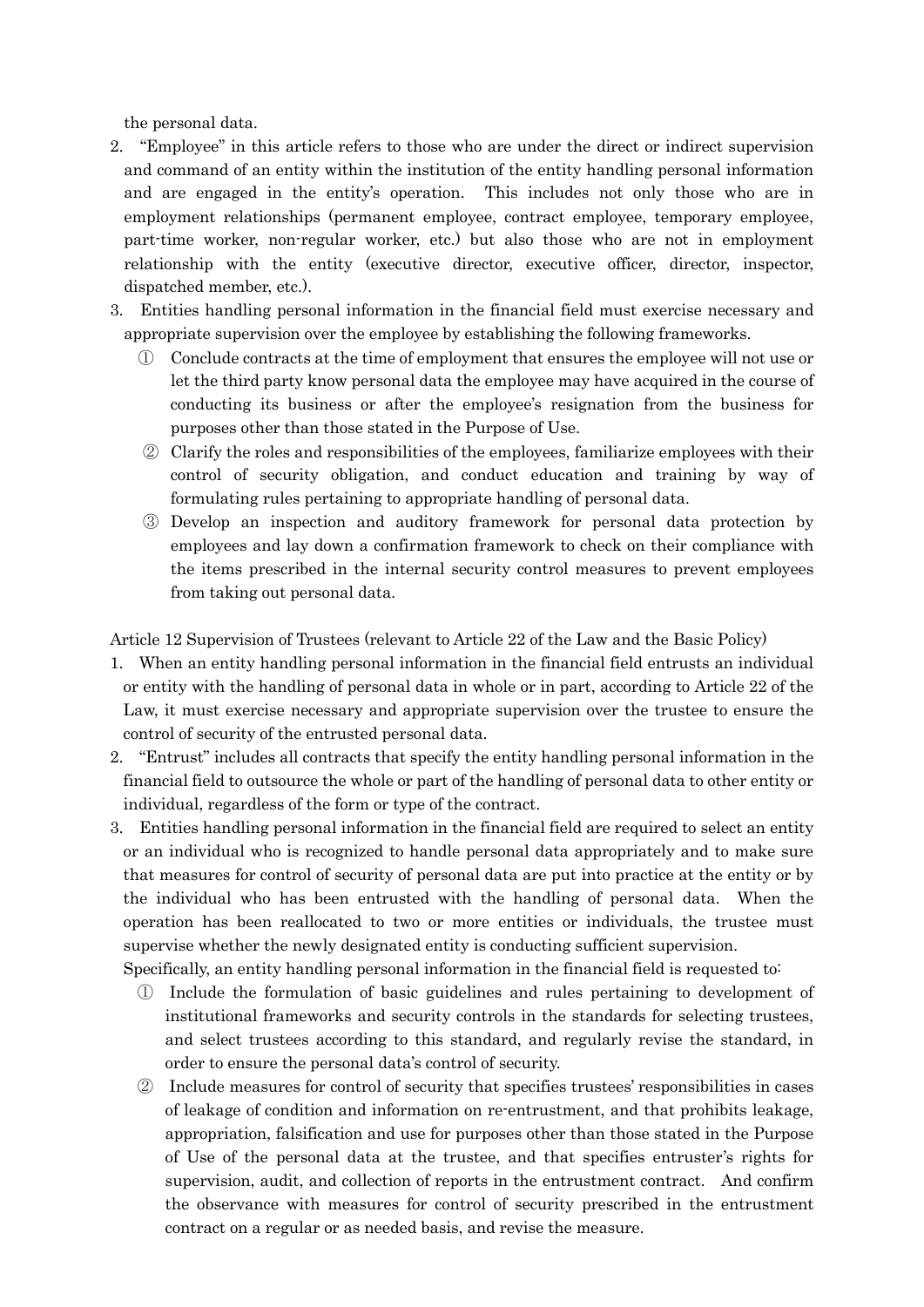Article 13 Restriction of Provision to Third Parties (relevant to Article 23 of the Law)

- 1. According to Article 23 of the Law, an entity handling personal information in the financial field, must not, except in the following cases provide personal data to a third party without obtaining the prior consent of the person:
	- ① Cases in which the provision of personal data is based on laws.
	- ② Cases in which the provision of personal data is necessary for the protection of the life, body, or property of an individual and in which it is difficult to obtain the consent of the person.
	- ③ Cases in which the provision of personal data is specially necessary for improving public hygiene or promoting the sound growth of children and in which it is difficult to obtain the consent of the person.
	- ④ Cases in which the provision of personal data is necessary for cooperating with a state institution, a local public body, or an individual or entity entrusted by one in executing the operations prescribed by laws and in which obtaining the consent of the person might impede the execution of the operations concerned.

(Note) For examples for ①-④, see Paragraph 3, ①-④, Article 5.

Also, the consent regarding provision to third parties will be obtained in a written document, in principle.

Through the entry of the document, it will be understood that the person's consent is attained after the person's recognition regarding the following:

- ① Third parties to whom the personal data will be provided
- ② The Purpose of Use of the third party who has received the data
- ③ The contents of the information that will be provided to the third party
- 2. Regarding "third parties"

"Third party" refers to physical persons, juridical persons and other groups that are not entities or individual handling personal information who provide the personal data, or the persons to whom the personal data pertains.

3. Provision to personal credit data institutions

When providing personal data to personal credit data institutions, since the information will be provided to the member companies of the personal credit data institution, via the institution, an entity handling personal information responsible for providing personal data to personal credit data institution, shall attain the consent of the person.

When attaining the person's consent, the person needs to be able to make a judgment regarding the consent after clearly recognizing the personal data will be provided to the member companies of the personal credit information institution via the institution. Thus, the entity will indicate in the document to attain the (person's) consent matters prescribed in Paragraph 1, the fact that personal data will be provided to the member companies of the institution, and the list of those who will be using personal data as the member companies of the institution.

The list of "those who will be using personal data as member companies of the institution" needs to objectively and clearly indicate the denotation of "those who will be using personal data as the member companies of the institution", and the list will show this with sufficient concreteness that allows the person to decide whether to agree or disagree by means such as listing the names of the member companies, listing the home page address (matters prescribed in Article 23, such as contact address of the complaint handling section) that publicizes the institution's rules and names of member companies. Also, in the rules regarding the personal credit data institution that will be shown to the person, it will be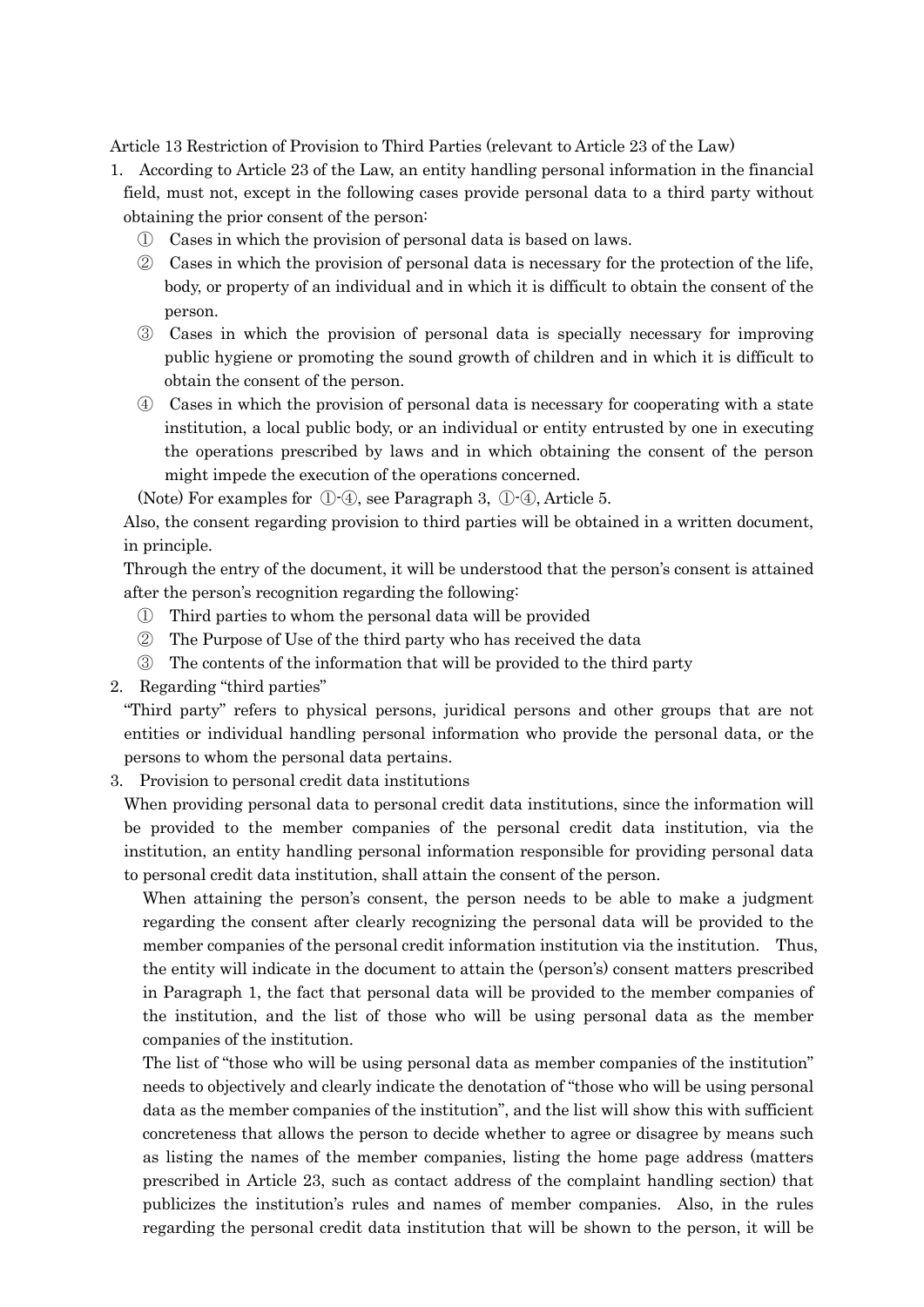appropriate to clearly indicate the qualification for joining the institution and the denotation of the member companies, and to expressly state the measures for sanction against the breach of observance with confidentiality obligation and breach of obligation for laying down framework for control of security confidentiality, from the view point of appropriate management of personal data and prevention of information use for purpose other than those stated in the Purpose of Use.

As for information regarding the debt service capacity of those who are in need of funds attained from personal credit information institutions, an entity handling personal information in the financial field will handle such information in a prudent manner so as not to use the information for purposes other than investigating the debt service capacity of those who are in need of funds.

4. In the 2nd Paragraph of Article 23 of the Law

In the 2nd Paragraph of Article 23 of the Law, with respect to personal data intended to be provided to third parties, where an entity handling personal information agrees to suspend, at the request of a person, the provision of such personal data as will lead to the identification of the person concerned, and where the entity, in advance, notifies the person of the matters enumerated in the respective items of the paragraph or put those matters in a readily accessible condition for the person, the entity may provide such personal data concerned to third parties.

 "A readily accessible condition for the person" refers to a situation where the person can easily know (matters enumerated in the respective items of the Paragraph 2 of Article 23 of the Law) in terms of time and means if the person seeks to know about this. An entity handling personal information in the financial field needs to continuously publicize this in an appropriate manner in accordance with its business situation such as its method of conducting sales of financial products. For instance, methods such as consistently posting documents or making documents readily available at the office counter or posting the information on the internet homepage can be considered.

- 5. On the Application of Paragraph 2, Article 23 of the Law in Credit Business Any entity handling personal information in the financial field will not apply Paragraph 2, Article 23 of the Law when providing personal credit information institution information regarding personal debt capacity pertaining to credit business, and shall attain the person's consent complying with Paragraph 3 of the article.
- 6. On 4th Paragraph, Article 23 of the Law According to Paragraph 4, Article 23 of the Law, in the following cases, the individual or entity receiving such personal data shall not be deemed a third party:
	- ① Cases in which an entity handling personal information entrust the handling of personal data in whole or in part within the scope necessary for the achievement of the Purpose of Use
	- ② Cases in which personal data is provided as a result of the take-over of business in a merger or otherwise
	- ③ Cases in which personal data is used jointly between specific individuals or entities and in which this fact, the items of the personal data used jointly, the scope of the joint users, the purpose for which the personal data is used by them, and the name of the individual or entity responsible for the management of the personal data concerned is, in advance, notified to the person or put in a readily accessible condition for the person
- 7. Regarding the 3rd Item in the 4th Paragraph of Article 23 of the Law In principle, an entity handling personal information shall conduct "notification" as prescribed in 3rd Item in the 4th Paragraph of Article 23 of the Law in writing.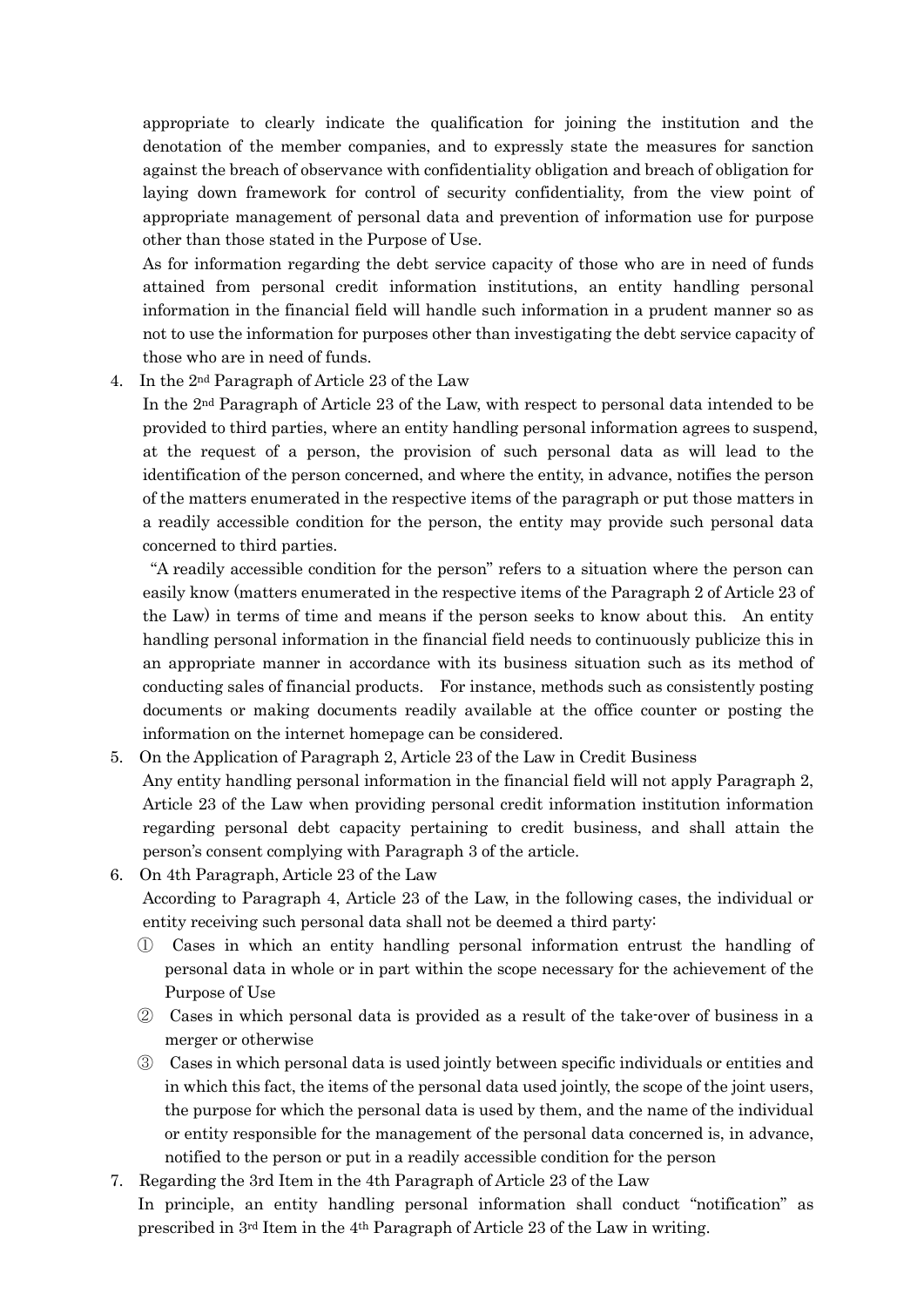As for the notification of "the scope of the joint users" by entities, it is desirable to individually list the joint users . Also, in cases wherein notifying the person by indicating the denotation of the joint users, joint users are required to be specified, so that it is easy to understand for the person. Specific examples showing what denotation is are as follows:

・The company and its subsidiary which are listed in the Financial Report, etc.

・The company, its consolidated subsidiary, and its equity method affiliate which are listed in the Financial Report, etc.

"The individual or entity responsible for the management of the personal data" prescribed in the 3rd Item, 4th Paragraph, Article 23 of the Law refers to those among joint users who are responsible for the control of security and are the first receiver of complaints. They handle the complaints and also make a decision regarding the disclosure, correction, and suspension of the use of personal information. It should be noted that the purpose of this item is not to release joint users other than those who are responsible for the management of the personal data from responsibilities for control of security.

8. Transitional Measures

As for personal data provided to a third party prior to the enforcement of the Law, if there was an agreement equivalent to the person's consent prescribed in the Paragraph 1, Article 23 of the Law, prior to the enforcement of the Law, the information can be continuously provided to the third party after the enforcement of the Law (Article 3, Supplementary Provision to the Law). As for credit business conducted by an entity handling personal information prior to the enforcement of the Law, in cases wherein person's consent is attained for the provision of the personal data to the personal credit data institution, it is appropriate to publicize the rules of the institution regarding its member qualification and the name of the institution's members prior to the enforcement of the Law.

Article 14 Public Announcement of Matters concerning Retained Personal Data, etc. (relevant to Article 24 of the Law and Article 5, Order for enforcement )

Under Article 24 of the Law, an entity handling personal information in the financial field must put the matters prescribed in the respective items of the first paragraph in the article such as the Purpose of Use, procedures for disclosures on the retained personal data in an accessible condition for the person.,

"Accessible condition for the person" refers to a condition in which the person can gain access to the information if he or she seeks to do so. This needs to be coordinated in an appropriate manner in accordance with the entity's business situation such as sales method of financial instruments, and as examples for the continually publicizing, constantly posting the necessary information in conjunction with the "Pronouncement concerning Protection of Personal Information" prescribed in Article 23 in the homepage, or posting the information at the office counter or make the information readily available at the counter can be considered.

Also, when the provision of the information to the third party is included in the Purpose of Use, this needs to be stated as prescribed in Item 2, Paragraph 1 Article 24, "Purpose of Use of all retained personal data" of the Law.

Article 15 Disclosure (relevant to Article 25 of the Law)

Under Article 25 of the Law, when an entity handling personal information is requested by a person to disclose such retained personal data as may lead to the identification of the person concerned, the entity must disclose the retained personal data concerned without delay. However, according to Item 1, 2 and 3 for Paragraph 1, Article 25, in any of the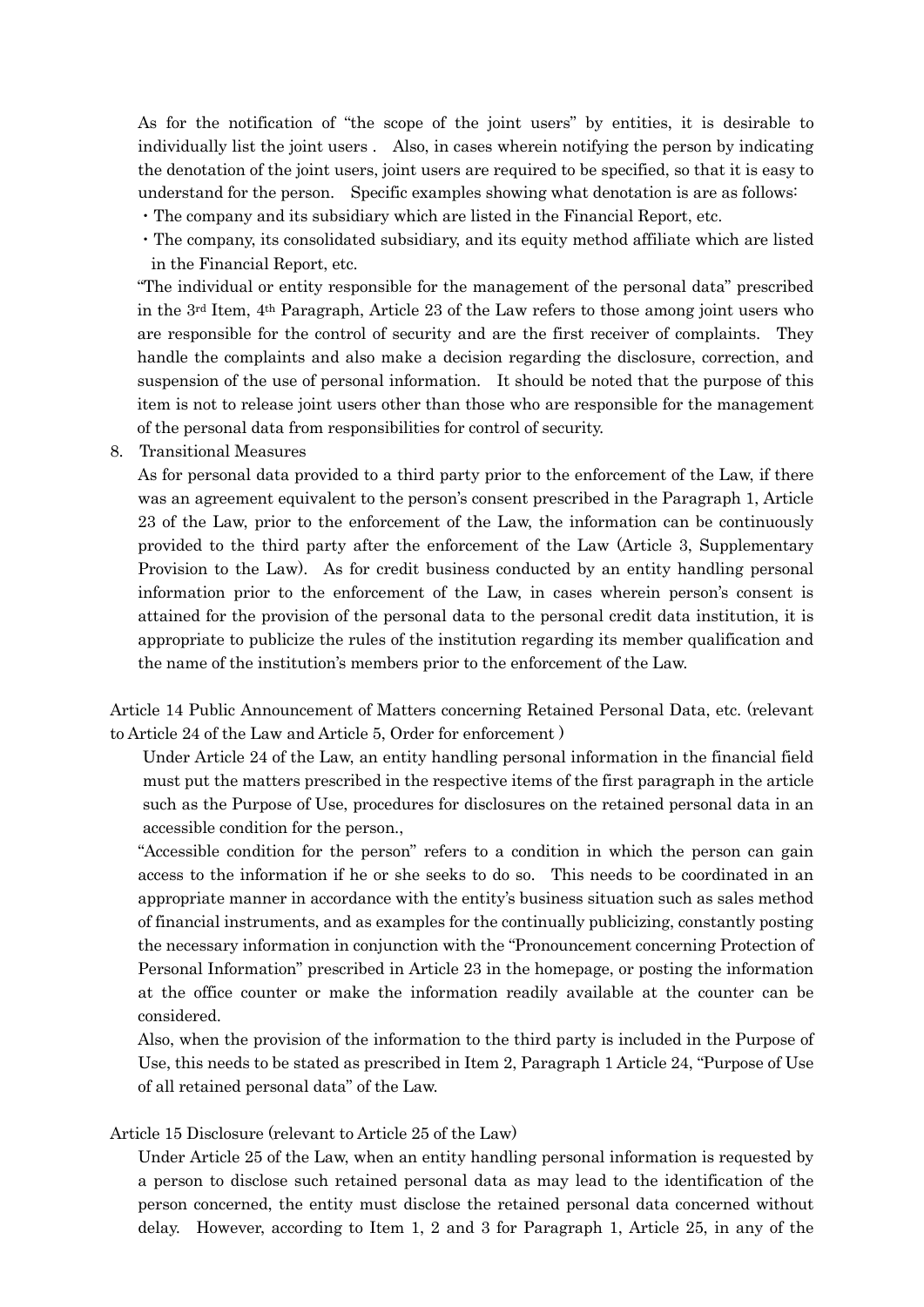following cases, the entity may keep all or part of the retained personal data undisclosed.

- ① Cases in which disclosure harms the life, body, property, or other rights or interests of the person or a third party
- ② Cases in which disclosure seriously impedes the proper execution of the business of the entity concerned handling personal information
- ③ Cases in which disclosure violates other laws

As for ②, cases in which an entity handling personal information receives a request for disclosure for an information added by the entity, such as the entity's credit assessment, etc, or cases in which the disclosure of the retained personal data by an entity prevents adequate implementation of evaluation and tests can be considered. However, cases in which the amount of the retained personal data requested for disclosure is substantial alone will not be sufficient for the above ② to apply.

When an entity handling personal information in the financial field has decided not to disclose all or part of such retained personal data as is requested under the respective items of Paragraph1, Article 25, the entity must notify the person of that effect without delay and conduct an explanation for the reason of the decision by showing the fact that is used as the standard for judgment, and the text of the law which is used as the grounds.

Article 16 Correction, etc. (relevant to Article 26 of the Law and Article 6, Order for enforcement )

According to Article 26 of the Law, when an entity handling personal information is requested by a person to correct, add, or delete such retained personal data as may lead to the identification of the person concerned on the ground that the retained personal data is contrary to the fact, the entity must make a necessary investigation such as confirmation of facts, etc. without delay within the scope necessary for the achievement of the Purpose of Use and, on the basis of the results, correct, add, or delete the retained personal data concerned.

When an entity handling personal information has corrected, added, or deleted all or part of the retained personal data or has decided not to make such correction, addition, or deletion, the entity must notify the person of that effect (including the content of the correction, addition, or deletion if performed) without delay.

If the entity handling personal information in the financial field decides not to make any such corrections, additions, or deletions, the entity must explain their reasoning by indicating the grounds and the supporting facts.

Article 17 Stopping the Use, etc. (relevant to Article 27 of the Law)

- 1. Where an entity handling personal information in the financial field is requested by a person to stop using or to erase such retained personal data as may lead to the identification of the person concerned on the ground that the retained personal data is being handled in violation of Article 16 or has been acquired in violation of Article17, and where it is found that the request has a reason, the entity must stop using or erase the retained personal data concerned without delay to the extent necessary for redressing the violation. However, this provision shall not bind cases in which it costs a great deal or otherwise difficult to stop using or to erase the retained personal data concerned and in which the entity takes necessary alternative measures to protect the rights and interests of the person.
- 2. According to Paragraph 2, Article 27 of the Law, where an entity handling personal information in the financial field is requested by a person to stop providing to a third party such retained personal data as may lead to the identification of the person concerned on the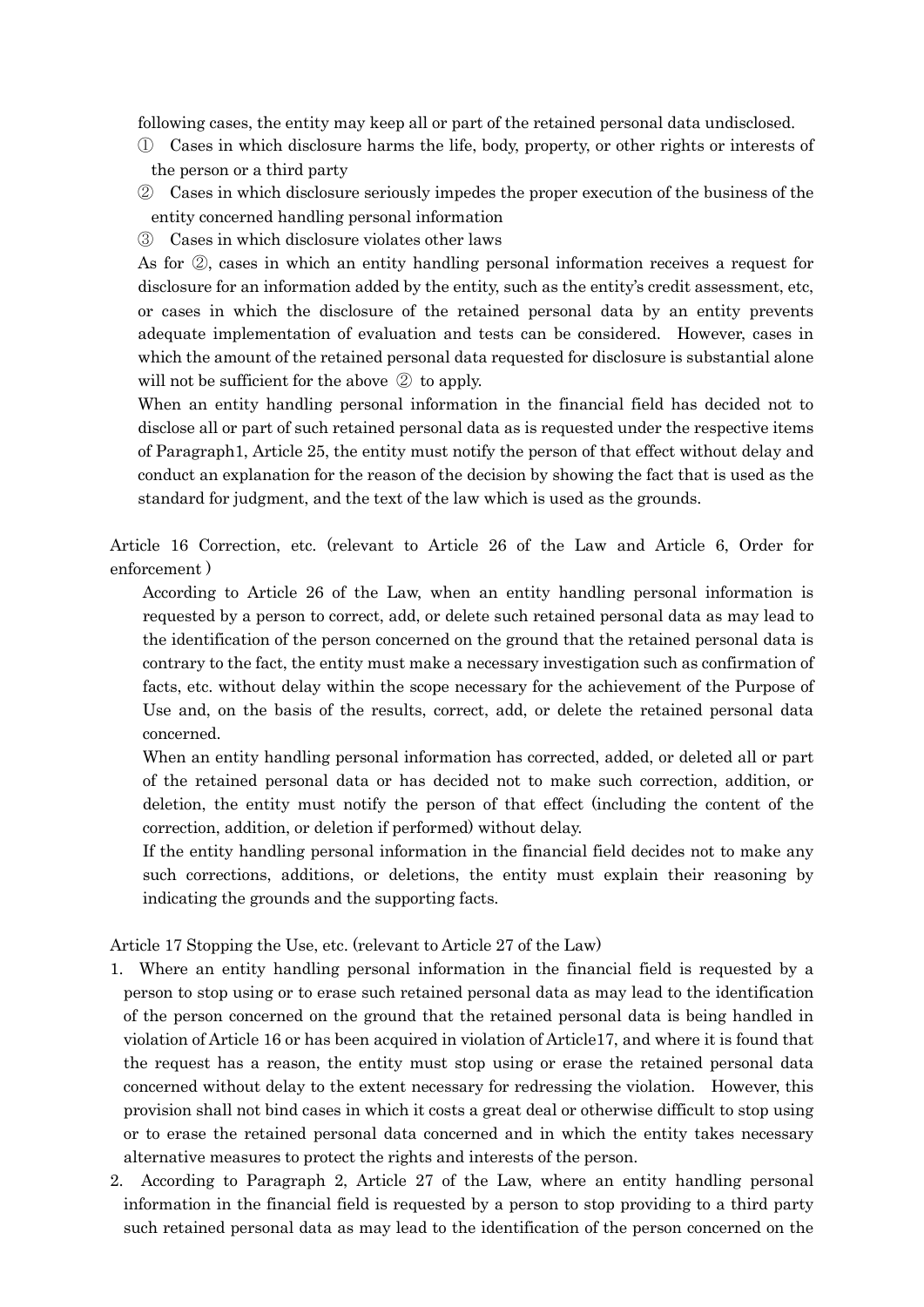ground that the retained personal data is being provided to a third party in violation of Paragraph 1 of Article 23, and where it is found that the request has a reason, the entity must stop providing the retained personal data concerned to a third party without delay. However, this provision shall not bind cases in which it costs a great deal or otherwise difficult to stop providing the retained personal data concerned to a third party and in which the entity takes necessary alternative measures to protect the rights and interests of the person.

3. According to Paragraph 1, Article 27 of the Law, where an entity handling personal information in the financial field has stopped using or has erased all or part of the retained personal data as requested under Paragraph1 or has decided not to stop using or not to erase the retained personal data or when an entity handling personal information has stopped providing all or part of the retained personal data to a third party as requested under the Paragraph2 of the Article or has decided not to stop providing the retained personal data to a third party, the entity must notify the person of that effect without delay.

#### Article 18 Explanation of Reasons (relevant to Article 28 of the Law)

When an entity handling personal information notifies a person requesting the entity to take certain measures under Paragraph 3 of Article 24, Paragraph 2 of Article 25, Paragraph 2 of Article 26, or Paragraph3 of the Article 27 that the entity will not take all or part of the measures or that the entity will take different measures, the entity must endeavor to explain the reasons by showing the grounds for making the judgment that the entity will not take the measures or that the entity will take different measures and the supporting facts for the judgment.

Article 19 Procedures to Meet Requests for Disclosure and Others (relevant to Article 29 of the Law and Article 7, 8, Order for enforcement )

- 1. According to Article 29 of the Law, when an entity handling personal information in the financial field decides on how to accept requests for disclosures, etc, the entity must post the information on the homepage or post the information at the counter of the office or make the information readily available at the counter together with the "Pronouncement concerning Protection of Personal Information" prescribed in Article 23.
- 2. Based on Paragraph 3 of Article 29 of the Law and Item 3, Article 7 of the Order for Enforcement, in deciding the means to confirm whether the person who requests for disclosure is the representative prescribed in Article 8 of the Order for Enforcement, it should be noted that the confirmation procedures needs to be adequate and appropriate.

In response to the representative's request for disclosure stated in Item 2, Article 8 of the Order for Enforcement, it should not be prevented for the entity to directly disclose the information only to the person.

Article 20 Charges (relevant to Article 30 of the Law)

According to Article 30 of the Law, in cases of collecting charges, an entity handling personal information in the financial field must determine the amounts of charges within the scope considered reasonable in consideration of actual costs, by methods such as calculating the rational charges based on the expected average actual costs of the similar disclosure procedures.

Article 21 Handling of Complaints by Entities Handling Personal Information (relevant to Article 31 of the Law)

1. According to Article 31 of the Law, when an entity handling personal information in the